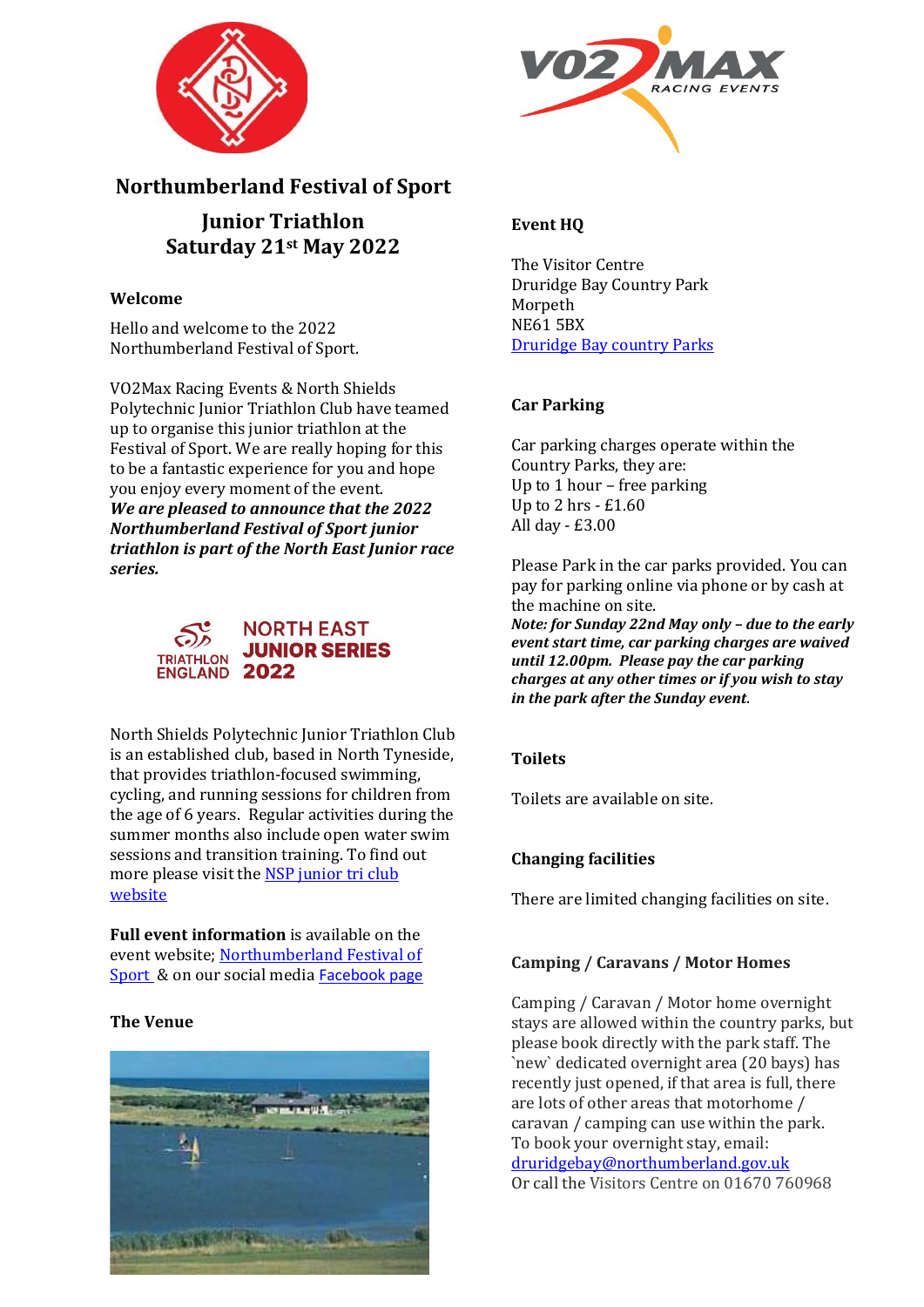

**On Site Café – Refreshments** 



Hot and cold food/drinks will be available from the café within the Visitors Centre

#### **Event Briefings**

The Event Briefings will be held just before the start of each event at the swim start. We advise all competitors to attend the briefing as all safety notices will be issued here together with any course amendments. The Race Director and Race Official will talk you through the course and the rules. It is also your chance to ask any questions you may have regarding the event.

#### **Last Minute Event Changes**

Any last-minute event / course changes will be relayed to competitors at registration and or in the transition area prior to the start of the event.



#### **Event Schedule**

#### **Event Day – Saturday 21st May**

- Registration open 1.45pm
- Transition opens 2pm
- Transition Closes 3.25pm
- *Junior Triathlon events start from 3.30pm*



#### **Event Distances (Approximate)**

Tristar Start (Age 8) Swim100m / Bike 1.5k / Run 600m

Tristar 1 (Ages 9-10) Swim 200m / Bike 3K / Run 1100m

Tristar 2 (Ages 11-12) Swim 300m / Bike 5K / Run 1600m

Tristar 3 (Ages 13-14) Swim 400m / Bike 7.5K / Run 2100m

#### **Registration**

Registration is at the Visitors Centre (Event HQ). Registration will be available from 1.45pm.

Please ensure you arrive in plenty of time to register, have your bike roll out, checked, and set up in transition.

If you are TS2 or TS3, as per British Triathlon recommendations, you will need to have your gears restricted / checked prior to entering transition. [British Triathlon](https://www.britishtriathlon.org/gear-restrictions) – gear restrictions [guidelines](https://www.britishtriathlon.org/gear-restrictions) *It is your responsibility to get your gears restricted prior to the event. If your gears are not restricted, you will not be able to compete*

All competitors must present photographic identification at registration. Triathlon England & Home nations members must present their race licence (preferably in electronic form) or purchase a race day licence.

At registration, all competitors will receive essential items for the race:

- Your start times
- Race numbers (these must be worn throughout the event)
- Bike race number sticker (must be affixed before entering transition)
- Helmet race number sticker
- Swim hats, compulsory for the swim, please use the one provided at Registration.
- Timing chip Please wear around your left ankle for the duration of the event and please return to appropriate place at the Finish Line at the end of your event. If you fail to return your timing chip you will be charged £10 for its replacement.

We recommend you use a race belt for your race numbers. If you are not using a race belt,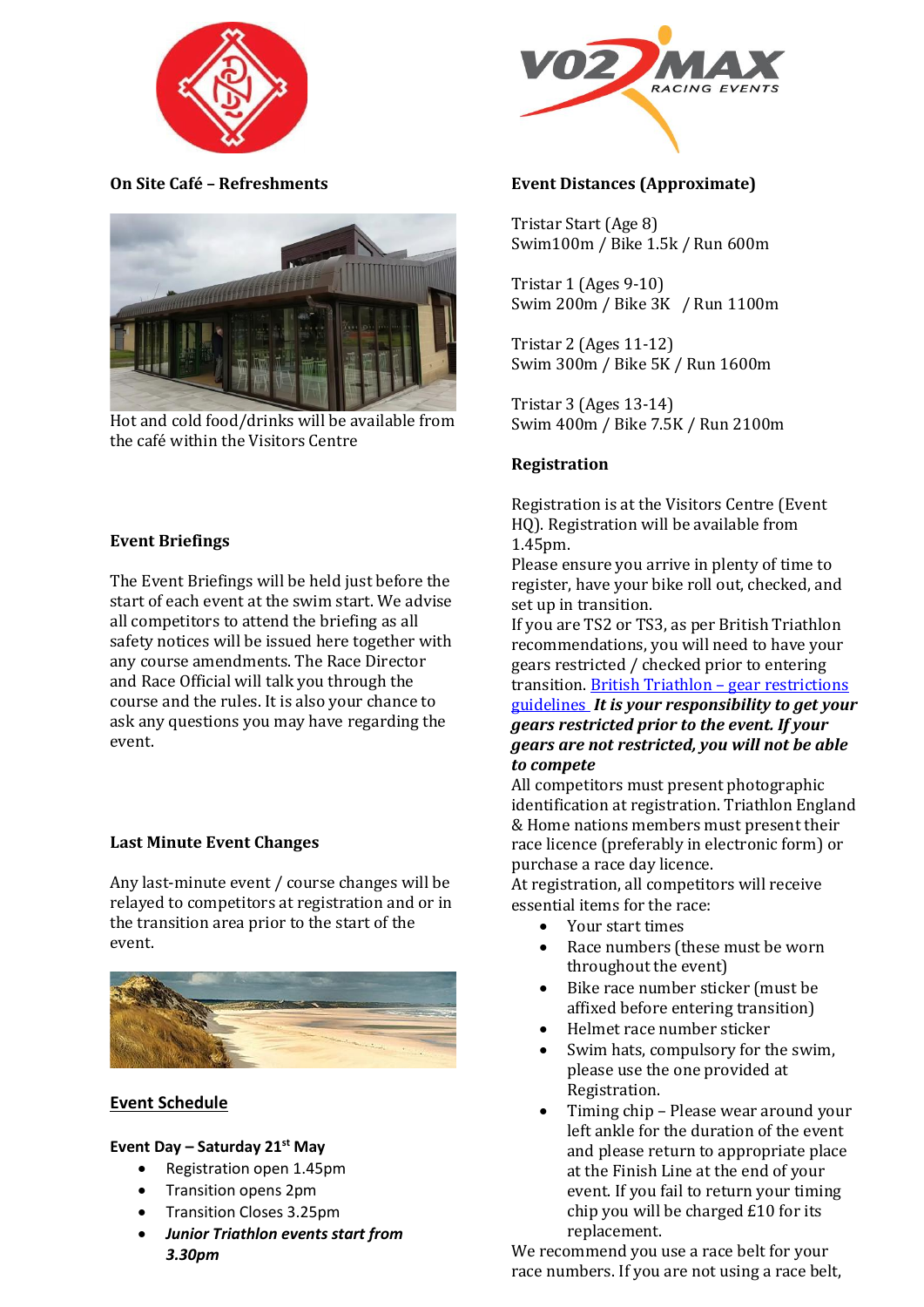

then please ensure the race number is visible from the rear on the bike & front on the run.

# **British Triathlon**

This is a British Triathlon sanctioned event and is being held under British Triathlon competition rules.

[British Triathlon competition rules available](https://www.britishtriathlon.org/britain/documents/events/competition-rules/british-triathlon---know-the-rules-2018.pdf)  [here](https://www.britishtriathlon.org/britain/documents/events/competition-rules/british-triathlon---know-the-rules-2018.pdf)

# **Event Equipment – what do you need?**

You will need to bring the following items for your race:

• Wetsuit - (It is compulsory to wear a wetsuit for the open water swim. You will not be allowed to start without one)

• Goggles

• Shorts, Swimsuit or Trisuit (to be worn under your wetsuit)

• Bike – (in road-worthy condition, with handlebar end caps fitted. Checks will be carried out before your bike is allowed into the Transition area)

**•** Cycle/run T Shirt (unless you are wearing a trisuit)

• Cycle helmet (without any damage and that fits!)

- Running shoes
- **•** Number belt if you use one

# **Photography**

Our event photographer will be taking photographs around the course and at the race presentation. These photos may be used for publicity of this event, and future events via newspapers and social media. If you do not want photographs of your child to be used, please ensure that you indicate this on your competitor consent form.

Anyone intending to take personal photos at the event must ensure they have signed the photography register in the Registration area. A sticker will be provided to show you have signed. Please place the sticker so that it is clearly visible while you are on site**.**



### **Illegal Equipment**

Certain items are banned during the event – this includes MP3 players, mobile phones, and personal video recording devices. Leave these outside transition [British Triathlon competition rules available](https://www.britishtriathlon.org/britain/documents/events/competition-rules/british-triathlon---know-the-rules-2018.pdf)  [here](https://www.britishtriathlon.org/britain/documents/events/competition-rules/british-triathlon---know-the-rules-2018.pdf)

# **Littering**

All litter must be placed in bins or elsewhere specified by the Event Organiser – keep hold of it until you can dispose properly



# **Event Course Route Maps**

All Course Route maps will be available to view or download on the event website:

[Northumberland Festival of Sport Event course](https://www.vo2maxracingevents.co.uk/events/1)  [maps download](https://www.vo2maxracingevents.co.uk/events/1)

they will also be available to view at the Event HQ when registering.

It is the competitor's responsibility to know the course routes.

# **Transition**



The Transition area is located on the grassed area near the visitors center. Access to the Transition area is restricted to competitors only, Except for Tristar 1 who are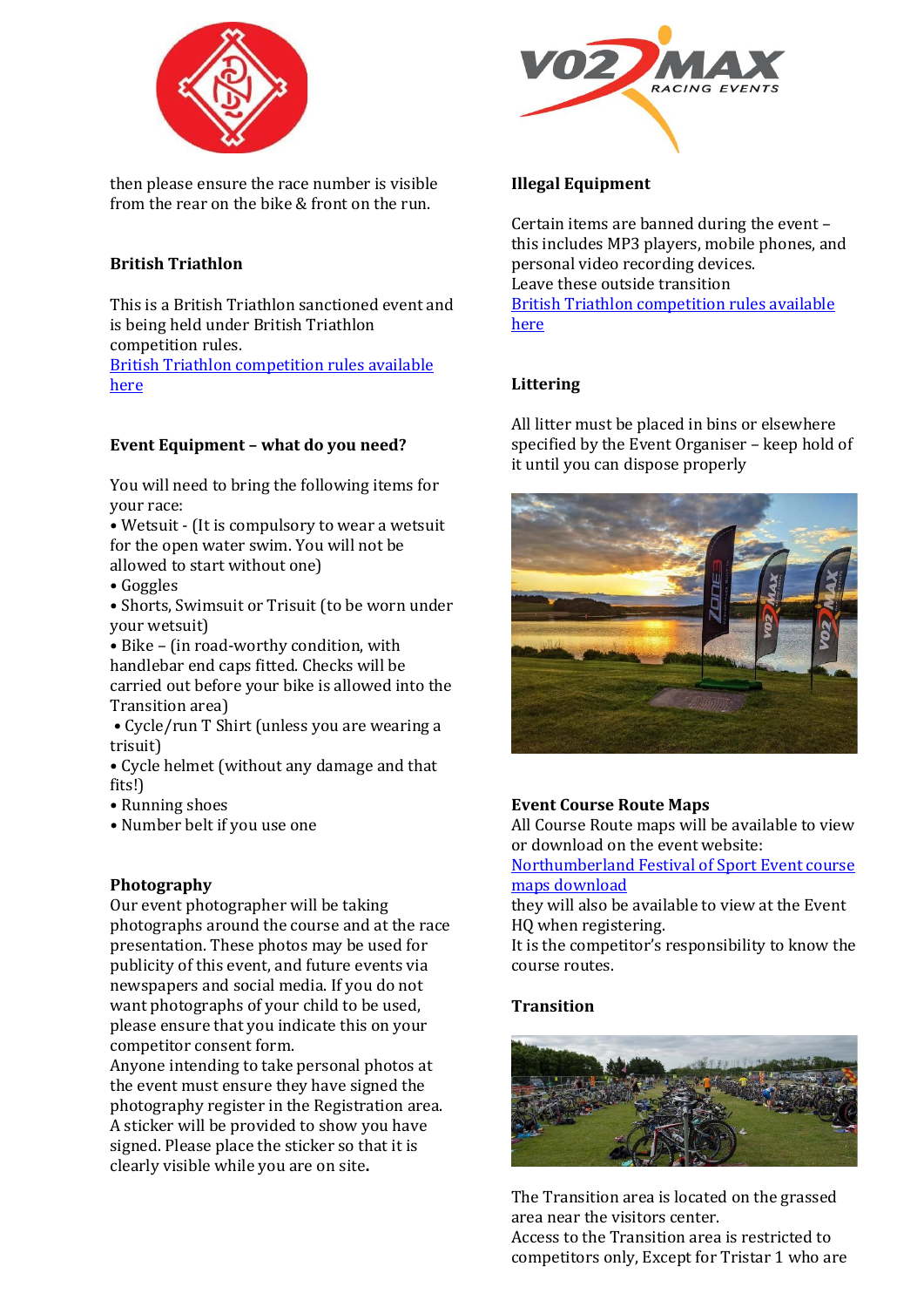

allowed one companion to help you set up your equipment. Bikes must be racked in the numbered spot allocated. After the event, yourself and your companion **only** will be able to retrieve your bike and equipment from transition using your event number as ID. The Transition volunteers will let you gain access to your bike and belongings when you finish and when it is safe to do so. Please respect other competitors and give them time and space to continue their race.

- Your helmet must be securely fastened before unracking your bike.
- You must rack your bike before unfastening your helmet.
- There are experienced Volunteers in the transition area, there to help you! Please listen to them and follow their instructions.
- Event numbers must be visible from the rear on the bike.

#### **The Swim**



- Tristar Start (Age 8) Swim100m
- Tristar 1 (Ages 9-10) Swim 200m
- Tristar 2 (Ages 11-12) Swim 300m
- Tristar 3 (Ages 13-14) Swim 400m
- Anti-clockwise swim course always keeping the marker buoys to your left
- Give yourself plenty of time to warm up before you start.
- There is a dedicated warm up area available.
- Wetsuits are compulsory unless informed otherwise by the Triathlon England Technical Official.
- Exit the lake in front of transition and large flags on the lakeside will guide you safely to the exit point.



- Water safety cover is provided, and swim exit marshals are located around the lakeside on the swim route at nearest point to the side of the lake.
- If for whatever reason you happen to get into any difficulties during the swim section, please roll onto your back, raise one arm into the air, and you will be attended to by the safety crew.
- It is the competitor's responsibility to know the course and count their own laps

### **The Bike**

- Tristar Start 1.5km
- Tristar 1 3k
- Tristar 2 5k
- Tristar  $3 7.5k$
- The roads will be closed, but all competitors must always obey the Highway Code.
- When you are overtaking a cyclist in front of you, please do not pull out to the centre of the road, please be aware of other road users during the event
- Exercise best caution when cycling in and out of the country parks and back towards transition. To the bike dismount, please slow down.
- Volunteers are located at key areas around the course but are NOT allowed to direct or stop traffic. It is up to the competitor to follow the highway code and **stop** if required.
- It is the competitor's responsibility to know the course and count their own laps.

# **Drafting**

Drafting will not be tolerated. [British Triathlon Drafting Rules explained here](https://www.britishtriathlon.org/britain/documents/events/competition-rules/british-triathlon---drafting-rules-explained-2018.pdf)